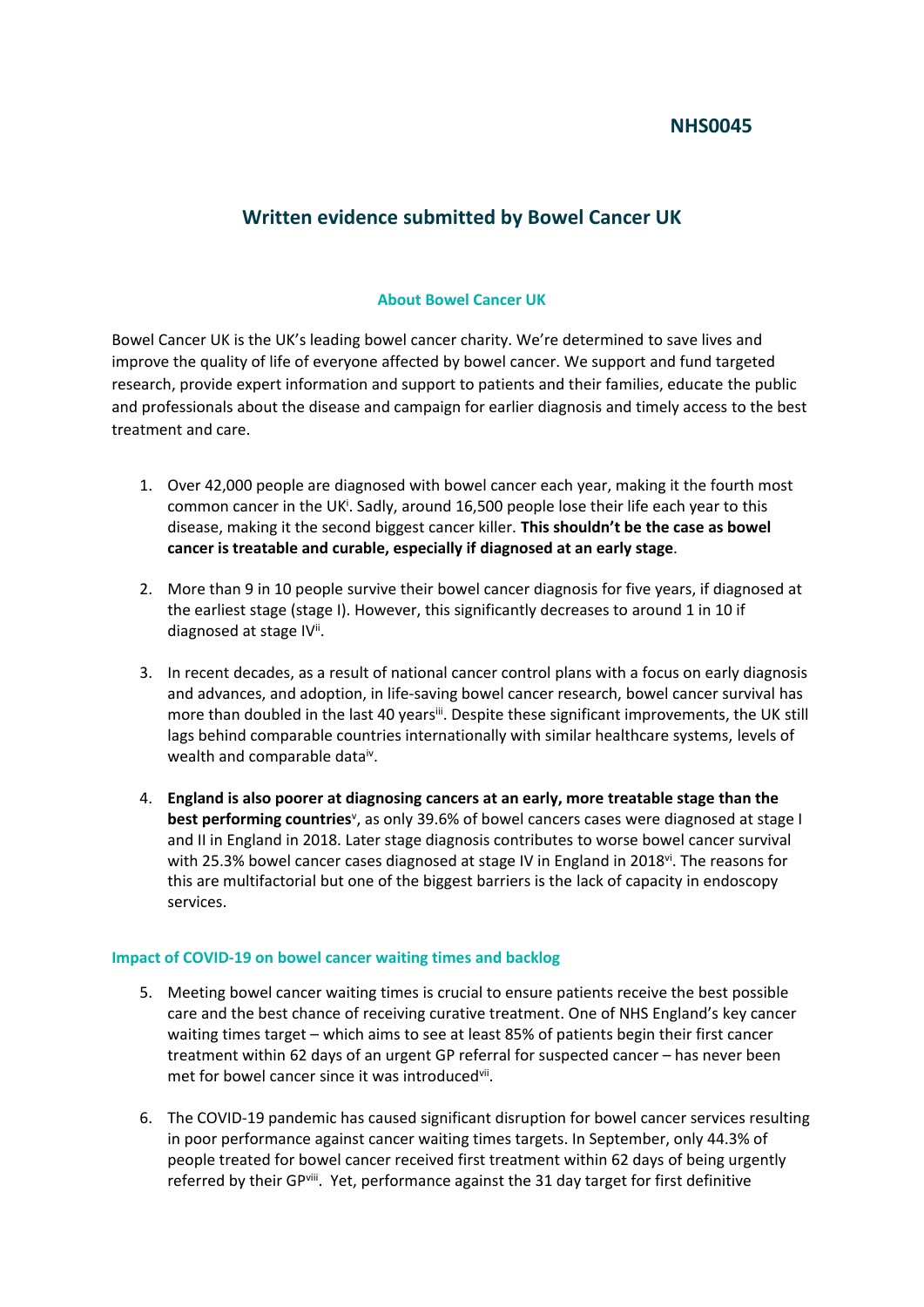treatment for cancer following decision to treat has only been missed by small margins. Whilst treatment services have been clearly impacted, the greatest barrier to meeting bowel cancer waiting times is a lack of capacity within endoscopy and pathology services as only 82% of patient were seen by a specialist within two weeks of urgent referral, against a target of 93.5%ix .

- 7. To help measure the performance of diagnostic services for suspected cancer patients, NHS England developed the Faster Diagnosis Standard to ensure patients will be diagnosed or have cancer ruled out within 28 days of being referred urgently for suspected cancer. In September 2021, 52% of patients were waiting longer than 28 days after being urgently referred for suspected bowel cancer<sup>x</sup>. While most of these people won't be diagnosed with cancer, it's important that patients can be seen as quickly as possible because the anxiety of waiting is immeasurable. For patients referred for further tests following an abnormal result of their initial bowel screening FIT test, 48% were waiting longer than 28 days to confirm or rule out bowel cancer<sup>xi</sup>. Bowel screening is one of the best ways to detect bowel cancer early, and in some cases prevent it from developing. Yet, the effectiveness of the programme continues to be stifled by the lack of capacity within endoscopy services.
- 8. From October 2021, NHS England has set a Faster Diagnosis Standard target of 75% of all people should be told if they have cancer or not within 28 days of urgent referral. While this target may be met overall for all suspected cancer patients, this will certainly not be the case for people urgent referred for suspected bowel cancer. The data remains clear, timely access to endoscopy services is a major barrier to bowel cancer patients starting treatment. It is vital to increase capacity in the diagnostic services to meet waiting time targets, provided a good and ultimately, ensuring bowel cancer patients have the best chance at surviving their cancer diagnosis.
- 9. For patients not urgently referred for suspected cancer, they will be sent on a routine referral for further tests. However, almost a fifth of all bowel cancer patients are diagnosed through this route so increase delays to vital bowel cancer tests will ultimately have an impact on bowel cancer outcomes<sup>xii</sup>. In comparison with September 2020, 40% of patients were waiting six weeks or more for a colonoscopy, with 25% waiting longer than 13 weeks<sup>xiii</sup>. At the end of September 2021, compared to the same month in 2019, there were five times more patients waiting six weeks or more for a colonoscopy, and almost 10 times more patients waiting longer than 13 weeksxiv.
- 10. Pressures on cancer diagnostic and treatment services are only likely to increase. Provisional data for England, show from April 2020 – March 2021, **4,300 fewer bowel cancer cases were diagnosed during the pandemic compared to pre-pandemic times**xv . This is a result of the pause of the bowel cancer screening programme, a significant drop in urgent suspected cancer referrals and removal of endoscopy tests, unless in an emergency, at the beginning of the pandemic. While these decisions were made for patient safety this has created a growing cancer backlog, with many of these patients still waiting to come forward.

#### **Investing in the bowel cancer workforce to increase capacity**

11. **Gastroenterology has developed and expanded at a greater rate than any other acute major medical specialty over the past 30 yearsxvi** . This is due in part to increased demand for both diagnostic and therapeutic endoscopy because of a growing ageing population, the drive for earlier cancer diagnosis, including the introduction and expansion of the national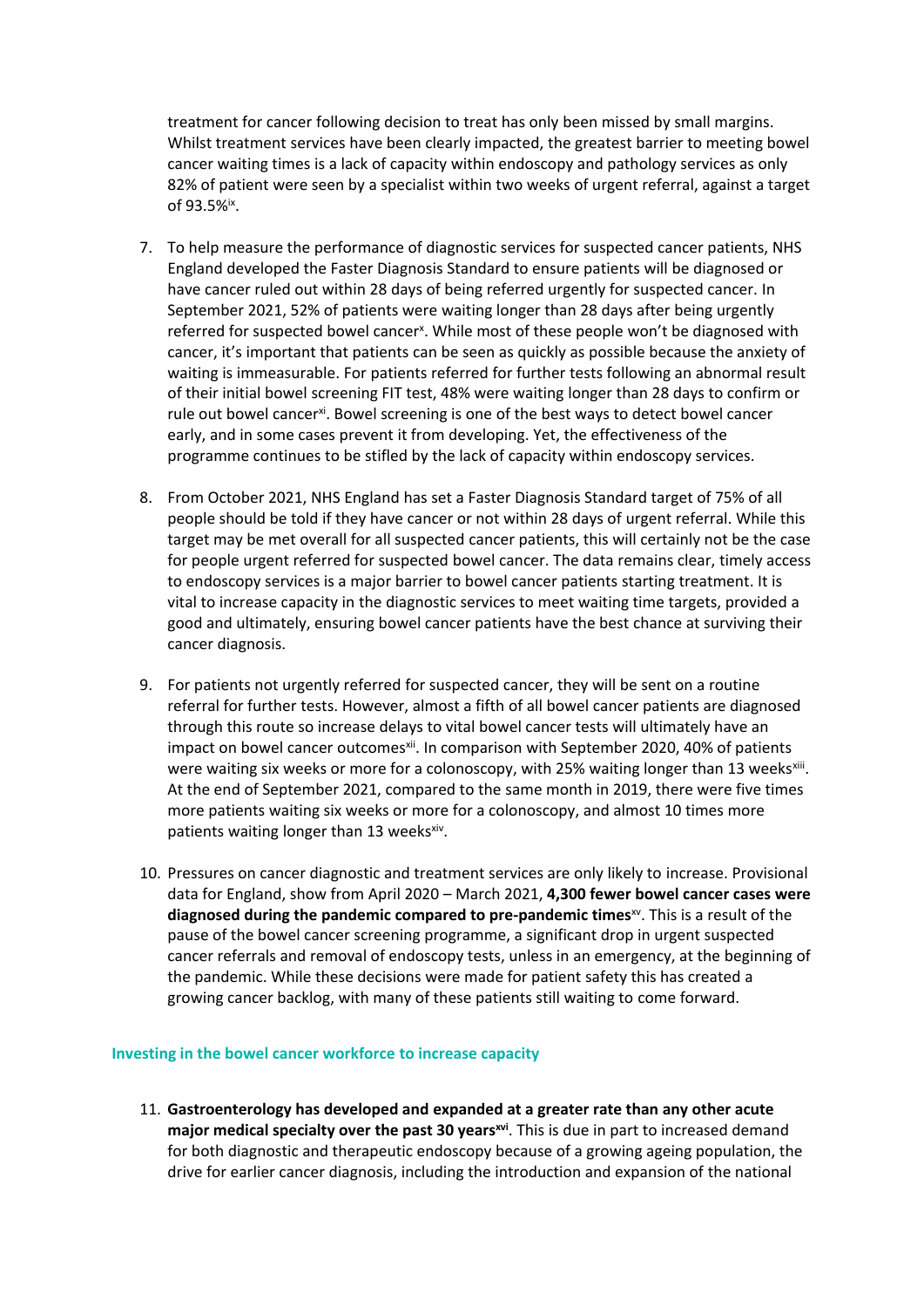Bowel Cancer Screening Programme and a lower referral threshold for investigative cancer tests.

- 12. Before COVID-19, staff shortages affected every part of the cancer pathway. One in 10 posts across the NHS were vacant in 2018/19 and it was estimated that, with no action taken, this would rise to one in seven posts by 2023/24xvii. These shortages are more acutely seen in gastroenterology with 43% of advertised posts being unfilled in 2018<sup>xviii</sup>, and the NHS is addressing this with 50% of Trusts using insourcing and 16.7% of Trusts using outsourcing to keep waiting lists down, which are costly to the NHS<sup>xix</sup>.
- 13. Sadly, staff shortages are already limiting the ability to implement initiatives in the Long Term Plan, and optimise evidence-based interventions such as lowering the bowel screening age to 50. Yet, the pressure NHS staff has experienced since the beginning of the pandemic is immense and the toll this has taken on the ability to retain and retrain staff is still to be realised. As it takes a minimum of 3-5 years to train new cancer specialists, meaning that in order to effectively tackle backlogs, and provide timely and swift access to crucial tests and treatment long-term workforce investment is needed now.
- 14. Bowel Cancer UK, alongside 50 other cancer charities as part of the One Cancer Voice coalition, have been calling on the Government to deliver vital investment in the cancer workforce at the Comprehensive Spending Review to help deliver the ambitions in the NHS Long Term Plan and meet the needs of cancer patients today, and in the future<sup>xx</sup>.
- 15. At the 2021 Spending Review, we welcomed the Government's commitment to "provide hundreds of millions of pounds in additional funding over the spending period to ensure a bigger and better trained NHS workforce". However, this commitment lacks the detail required to understand whether this funding will be enough to grow the cancer workforce needed now and in the future, therefore the Government must provide clarity on this as a matter of urgency.
- 16. A growing and ageing population alongside the need to tackle backlogs from the pandemic – mean that demand for the NHS workforce is only set to grow. However, the previous approach to workforce planning has not worked, therefore, Bowel Cancer UK alongside over 70 other health and care organisations have been supporting an amendment to the Health and Care bill to strengthen provisions on workforce planning<sup>xxi</sup>. The amendment would require the Secretary of State for Health and Social Care to publish independent assessments every two years of current and future workforce numbers consistent with longterm fiscal projections. While regular, independent and public workforce projection data will not solve the workforce crisis. It will provide strong foundations to understand how many staff will be needed in future to meet demand. This data should act as a tool to make strategic long-term decisions about investment in the workforce based on evolving changes in patient demand, disease incidence and working patterns among staff.

#### **Investing in NHS capital and infrastructure to improve services**

17. Whilst there were waits for cancer diagnosis and treatment before the pandemic, the disruption caused by COVID-19 means that diagnostic waiting times have significantly worsened, with more patients waiting for longer. We therefore welcome the Comprehensive Spending Review commitment of £2.3bn in health capital spending to transform diagnostic services, which will play an essential part in growing diagnostic capacity to meet patient need. The investment will be targeted to Community Diagnostic Centres, enabling the much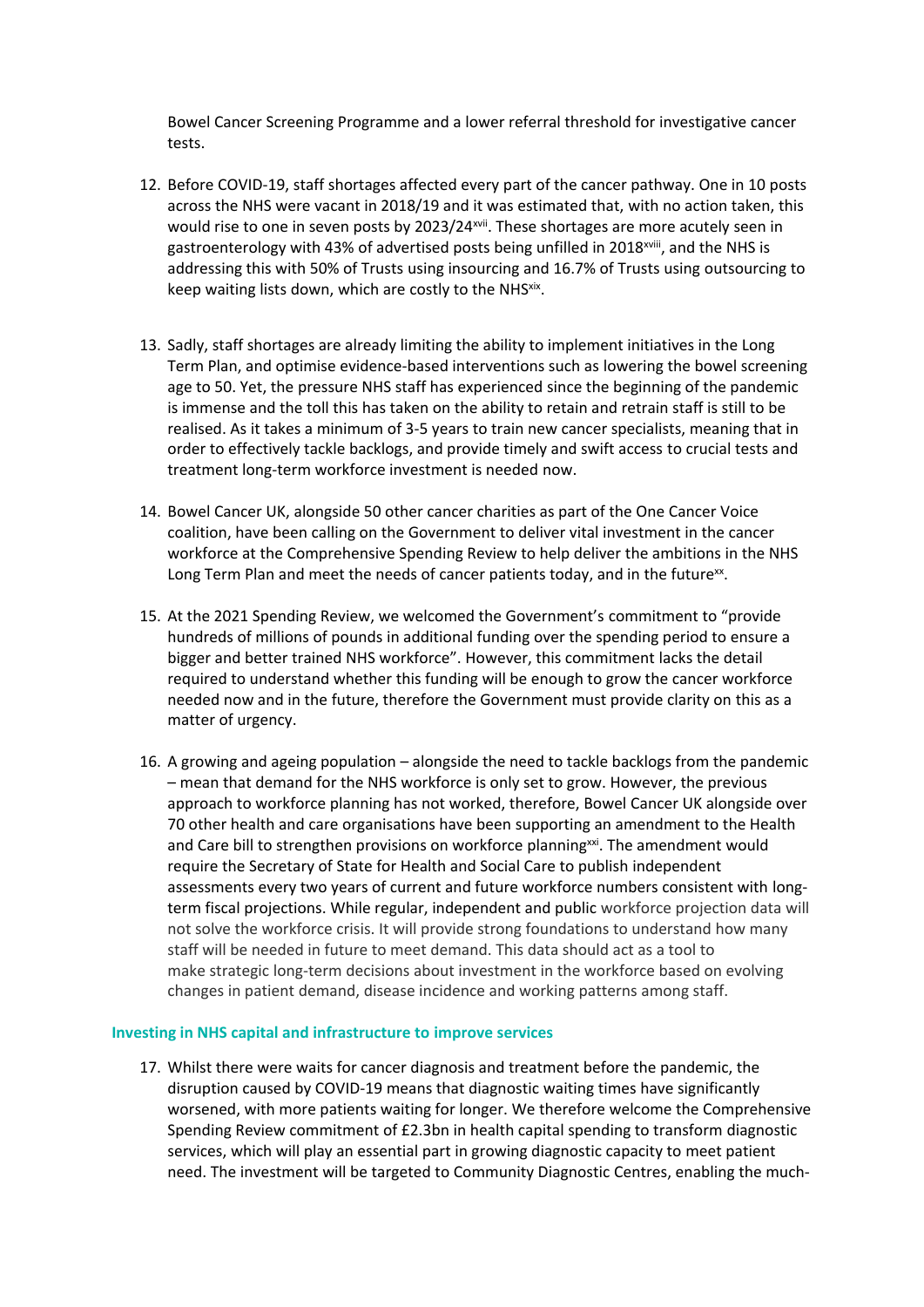needed expansion of endoscopy services recommended in the 2020 review of diagnostic services led by Professor Sir Mike Richards<sup>xxii</sup>.

18. However, the benefits of investment in equipment, facilities and infrastructure will not be fully realised without investment in the cancer workforce as well. Staff shortages are a significant barrier to increasing efficiency in the health system, and making best use of funding to improve outcomes.

*For further information, please contact Corrie Drumm, Policy and Campaigns Manager (England) [\(corrie.drumm@bowelcanceruk.org.uk](mailto:corrie.drumm@bowelcanceruk.org.uk))*

iv International Cancer Benchmarking Partnership 5-year net survival changes (1995-1999 to 2010-2014), Cancer Research UK [https://www.cancerresearchuk.org/sites/default/files/cancer-](https://www.cancerresearchuk.org/sites/default/files/cancer-stats/icbp_5_year_survival_countries/icbp_5_year_survival_countries.pdf)

[stats/icbp\\_5\\_year\\_survival\\_countries/icbp\\_5\\_year\\_survival\\_countries.pdf](https://www.cancerresearchuk.org/sites/default/files/cancer-stats/icbp_5_year_survival_countries/icbp_5_year_survival_countries.pdf)

v IBCP SURVMARK-2 stage distribution for colon cancer 2010-2014

[https://gco.iarc.fr/survival/survmark/visualizations/viz8/?groupby=%22country%22&cancer=%22Colon+cancer](https://gco.iarc.fr/survival/survmark/visualizations/viz8/?groupby=%22country%22&cancer=%22Colon+cancer%22&country=%22Australia%22&gender=%220%22&age_group=%2215-99%22&show_ci=%22%22) [%22&country=%22Australia%22&gender=%220%22&age\\_group=%2215-99%22&show\\_ci=%22%22](https://gco.iarc.fr/survival/survmark/visualizations/viz8/?groupby=%22country%22&cancer=%22Colon+cancer%22&country=%22Australia%22&gender=%220%22&age_group=%2215-99%22&show_ci=%22%22) 

vi Public Health England National Disease Registration Service: Staging data in England [https://www.cancerdata.nhs.uk/stage\\_at\\_diagnosis](https://www.cancerdata.nhs.uk/stage_at_diagnosis)

vii NHS England Cancer Waiting Times for Q3 [https://www.england.nhs.uk/statistics/2012/02/24/waiting](https://www.england.nhs.uk/statistics/2012/02/24/waiting-times-cancer-q3/)[times-cancer-q3/](https://www.england.nhs.uk/statistics/2012/02/24/waiting-times-cancer-q3/) September 2021

viii NHS England Provider-based Cancer Waiting Times for September 2021-22 (Provisional) [https://www.england.nhs.uk/statistics/statistical-work-areas/cancer-waiting-times/monthly-prov-cwt/2021-](https://www.england.nhs.uk/statistics/statistical-work-areas/cancer-waiting-times/monthly-prov-cwt/2021-22-monthly-provider-cancer-waiting-times-statistics/provider-based-cancer-waiting-times-for-september-2021-22-provisional/) [22-monthly-provider-cancer-waiting-times-statistics/provider-based-cancer-waiting-times-for-september-](https://www.england.nhs.uk/statistics/statistical-work-areas/cancer-waiting-times/monthly-prov-cwt/2021-22-monthly-provider-cancer-waiting-times-statistics/provider-based-cancer-waiting-times-for-september-2021-22-provisional/)[2021-22-provisional/](https://www.england.nhs.uk/statistics/statistical-work-areas/cancer-waiting-times/monthly-prov-cwt/2021-22-monthly-provider-cancer-waiting-times-statistics/provider-based-cancer-waiting-times-for-september-2021-22-provisional/)

ix NHS England Provider-based Cancer Waiting Times for September 2021-22 (Provisional) [https://www.england.nhs.uk/statistics/statistical-work-areas/cancer-waiting-times/monthly-prov-cwt/2021-](https://www.england.nhs.uk/statistics/statistical-work-areas/cancer-waiting-times/monthly-prov-cwt/2021-22-monthly-provider-cancer-waiting-times-statistics/provider-based-cancer-waiting-times-for-september-2021-22-provisional/) [22-monthly-provider-cancer-waiting-times-statistics/provider-based-cancer-waiting-times-for-september-](https://www.england.nhs.uk/statistics/statistical-work-areas/cancer-waiting-times/monthly-prov-cwt/2021-22-monthly-provider-cancer-waiting-times-statistics/provider-based-cancer-waiting-times-for-september-2021-22-provisional/)[2021-22-provisional/](https://www.england.nhs.uk/statistics/statistical-work-areas/cancer-waiting-times/monthly-prov-cwt/2021-22-monthly-provider-cancer-waiting-times-statistics/provider-based-cancer-waiting-times-for-september-2021-22-provisional/)

<sup>x</sup> NHS England Provider-based Cancer Waiting Times for September 2021-22 (Provisional) [https://www.england.nhs.uk/statistics/statistical-work-areas/cancer-waiting-times/monthly-prov-cwt/2021-](https://www.england.nhs.uk/statistics/statistical-work-areas/cancer-waiting-times/monthly-prov-cwt/2021-22-monthly-provider-cancer-waiting-times-statistics/provider-based-cancer-waiting-times-for-september-2021-22-provisional/) [22-monthly-provider-cancer-waiting-times-statistics/provider-based-cancer-waiting-times-for-september-](https://www.england.nhs.uk/statistics/statistical-work-areas/cancer-waiting-times/monthly-prov-cwt/2021-22-monthly-provider-cancer-waiting-times-statistics/provider-based-cancer-waiting-times-for-september-2021-22-provisional/)[2021-22-provisional/](https://www.england.nhs.uk/statistics/statistical-work-areas/cancer-waiting-times/monthly-prov-cwt/2021-22-monthly-provider-cancer-waiting-times-statistics/provider-based-cancer-waiting-times-for-september-2021-22-provisional/)

xi NHS England Provider-based Cancer Waiting Times for September 2021-22 (Provisional) [https://www.england.nhs.uk/statistics/statistical-work-areas/cancer-waiting-times/monthly-prov-cwt/2021-](https://www.england.nhs.uk/statistics/statistical-work-areas/cancer-waiting-times/monthly-prov-cwt/2021-22-monthly-provider-cancer-waiting-times-statistics/provider-based-cancer-waiting-times-for-september-2021-22-provisional/) [22-monthly-provider-cancer-waiting-times-statistics/provider-based-cancer-waiting-times-for-september-](https://www.england.nhs.uk/statistics/statistical-work-areas/cancer-waiting-times/monthly-prov-cwt/2021-22-monthly-provider-cancer-waiting-times-statistics/provider-based-cancer-waiting-times-for-september-2021-22-provisional/)[2021-22-provisional/](https://www.england.nhs.uk/statistics/statistical-work-areas/cancer-waiting-times/monthly-prov-cwt/2021-22-monthly-provider-cancer-waiting-times-statistics/provider-based-cancer-waiting-times-for-september-2021-22-provisional/)

xii National Cancer Registration and Analysis Service Routes to Diagnosis 2016

[http://www.ncin.org.uk/publications/routes\\_to\\_diagnosis](http://www.ncin.org.uk/publications/routes_to_diagnosis)

[diagnostics-waiting-times-and-activity/monthly-diagnostics-data-2019-20/](https://www.england.nhs.uk/statistics/statistical-work-areas/diagnostics-waiting-times-and-activity/monthly-diagnostics-waiting-times-and-activity/monthly-diagnostics-data-2019-20/)

xv Cancer Research UK, Evidence of COVID-19 impact across the cancer pathway

<sup>i</sup> Cancer Research UK [https://www.cancerresearchuk.org/health-professional/cancer-statistics/statistics-by](https://www.cancerresearchuk.org/health-professional/cancer-statistics/statistics-by-cancer-type/bowel-cancer)[cancer-type/bowel-cancer](https://www.cancerresearchuk.org/health-professional/cancer-statistics/statistics-by-cancer-type/bowel-cancer) September 2021

ii Office for National Statistics, [Cancer](https://www.ons.gov.uk/peoplepopulationandcommunity/healthandsocialcare/conditionsanddiseases/bulletins/cancersurvivalbystageatdiagnosisforenglandexperimentalstatistics/adultsdiagnosed20122013and2014andfollowedupto2015) [survival](https://www.ons.gov.uk/peoplepopulationandcommunity/healthandsocialcare/conditionsanddiseases/bulletins/cancersurvivalbystageatdiagnosisforenglandexperimentalstatistics/adultsdiagnosed20122013and2014andfollowedupto2015) [by](https://www.ons.gov.uk/peoplepopulationandcommunity/healthandsocialcare/conditionsanddiseases/bulletins/cancersurvivalbystageatdiagnosisforenglandexperimentalstatistics/adultsdiagnosed20122013and2014andfollowedupto2015) [stage](https://www.ons.gov.uk/peoplepopulationandcommunity/healthandsocialcare/conditionsanddiseases/bulletins/cancersurvivalbystageatdiagnosisforenglandexperimentalstatistics/adultsdiagnosed20122013and2014andfollowedupto2015) [at](https://www.ons.gov.uk/peoplepopulationandcommunity/healthandsocialcare/conditionsanddiseases/bulletins/cancersurvivalbystageatdiagnosisforenglandexperimentalstatistics/adultsdiagnosed20122013and2014andfollowedupto2015) [diagnosis](https://www.ons.gov.uk/peoplepopulationandcommunity/healthandsocialcare/conditionsanddiseases/bulletins/cancersurvivalbystageatdiagnosisforenglandexperimentalstatistics/adultsdiagnosed20122013and2014andfollowedupto2015) [for](https://www.ons.gov.uk/peoplepopulationandcommunity/healthandsocialcare/conditionsanddiseases/bulletins/cancersurvivalbystageatdiagnosisforenglandexperimentalstatistics/adultsdiagnosed20122013and2014andfollowedupto2015) [England,](https://www.ons.gov.uk/peoplepopulationandcommunity/healthandsocialcare/conditionsanddiseases/bulletins/cancersurvivalbystageatdiagnosisforenglandexperimentalstatistics/adultsdiagnosed20122013and2014andfollowedupto2015) 2019

iii Cancer Research UK [https://www.cancerresearchuk.org/health-professional/cancer-statistics/statistics-by](https://www.cancerresearchuk.org/health-professional/cancer-statistics/statistics-by-cancer-type/bowel-cancer/survival)[cancer-type/bowel-cancer/survival](https://www.cancerresearchuk.org/health-professional/cancer-statistics/statistics-by-cancer-type/bowel-cancer/survival) September 2021

xiii NHS England, Monthly Diagnostic Waiting Times and Activity Provider data for September 2021 [https://www.england.nhs.uk/statistics/statistical-work-areas/diagnostics-waiting-times-and-activity/monthly](https://www.england.nhs.uk/statistics/statistical-work-areas/diagnostics-waiting-times-and-activity/monthly-diagnostics-waiting-times-and-activity/monthly-diagnostics-data-2021-22/)[diagnostics-waiting-times-and-activity/monthly-diagnostics-data-2021-22/](https://www.england.nhs.uk/statistics/statistical-work-areas/diagnostics-waiting-times-and-activity/monthly-diagnostics-waiting-times-and-activity/monthly-diagnostics-data-2021-22/)

xiv NHS England, Monthly Diagnostic Waiting Times and Activity Provider data for September 2019 [https://www.england.nhs.uk/statistics/statistical-work-areas/diagnostics-waiting-times-and-activity/monthly-](https://www.england.nhs.uk/statistics/statistical-work-areas/diagnostics-waiting-times-and-activity/monthly-diagnostics-waiting-times-and-activity/monthly-diagnostics-data-2019-20/)

[https://www.cancerresearchuk.org/sites/default/files/covid\\_and\\_cancer\\_key\\_stats\\_october\\_2021.pdf](https://www.cancerresearchuk.org/sites/default/files/covid_and_cancer_key_stats_october_2021.pdf) December 2021